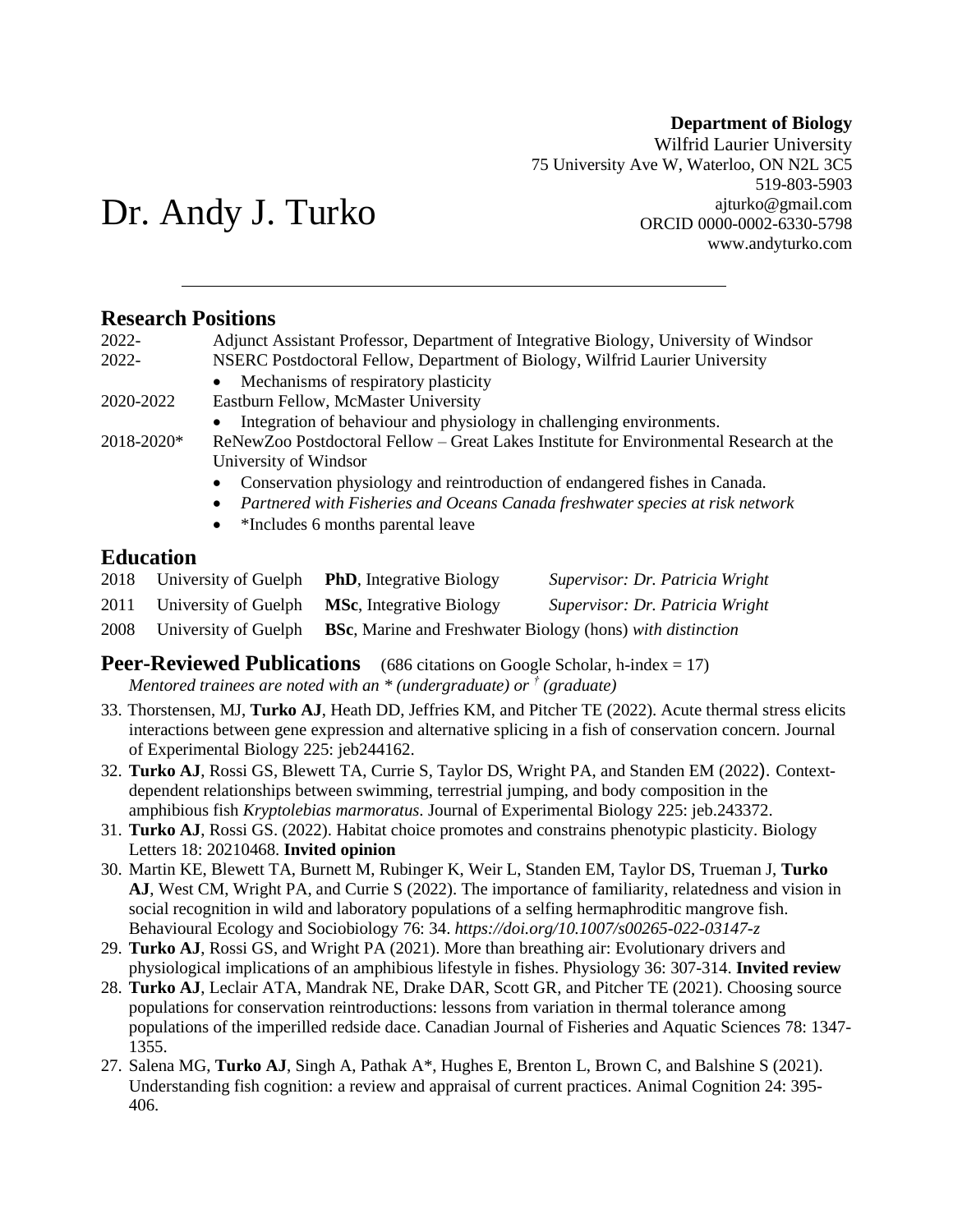- 26. Tunnah L, Robertson CE, **Turko AJ**, and Wright PA (2021). Acclimation to prolonged aquatic hypercarbia or air enhances hemoglobin- oxygen affinity in an amphibious fish. Comparative Biochemistry and Physiology A 252: 110848.
- 25. Turko AJ, Nolan CB<sup>†</sup>, Balshine S, Scott GR, and Pitcher TE (2020). Thermal tolerance depends on age, season, and body condition in imperiled redside dace *Clinostomus elongatus*. Conservation Physiology 8: 10.1093/conphys/coaa062.
- 24. Fudge DS, and **Turko AJ** (2020). The best predictions in experimental biology are critical and persuasive. Journal of Experimental Biology 223: jeb231894.
- 23. **Turko AJ**, Cisternino B\*, and Wright PA (2020). Calcified gill filaments increase respiratory function in fishes. Proceedings of the Royal Society B 287: 20192796.
- 22. **Turko AJ**, Doherty JE\*, Yin-Liao I\*, Levesque K, Kruth P\*, Holden JM, Earley RL, and Wright PA (2019). Prolonged survival out of water is linked to a slow pace of life in a self-fertilizing amphibious fish. Journal of Experimental Biology 222: jeb209270.
- 21. Rossi GS, Tunnah L, Martin KE, **Turko AJ**, Taylor DS, Currie S, and Wright PA (2019). Mangrove fishes rely on emersion behavior and physiological tolerance to persist in sulphidic environments. Physiological and Biochemical Zoology 92: 316-325.
- 20. **Turko AJ**, Maini P\*, Wright PA, and Standen EM (2019). Gill remodelling during terrestrial acclimation in the amphibious fish *Polypterus senegalus*. Journal of Morphology 280: 329-338.
- 19. Livingston MD\*, Bhargav V\*, **Turko AJ**, Wilson JM, and Wright PA (2018). Widespread use of emersion and cutaneous ammonia excretion in Aplocheiloid killifishes. Proceedings of the Royal Society B 285: 20181496. **Featured by Outside JEB**
- 18. **Turko AJ**, Tatarenkov A, Currie S, Earley RL, Platek A\*, Taylor DS, and Wright PA (2018). Emersion behaviour underlies variation in aquatic respiratory function in the amphibious fish *Kryptolebias marmoratus*. Journal of Experimental Biology 221: jeb.168039.
- 17. Rossi GS, **Turko AJ,** and Wright PA (2018). Oxygen drives skeletal muscle remodeling in an amphibious fish out of water. Journal of Experimental Biology 221: jeb.180257.
- 16. Sutton AO\*, **Turko AJ**, McLaughlin RL, and Wright PA (2018). Behavioural and physiological responses of an amphibious, euryhaline mangrove fish to acute salinity exposure. Copeia 106: 305-311.
- 15. **Turko AJ**, Kültz D, Fudge D, Croll RP, Smith FM, Stoyek MR, and Wright PA (2017). Skeletal stiffening in an amphibious fish out of water is a response to increased body weight. Journal of Experimental Biology 220, 3621-3631. **Featured by Inside JEB**
- 14. Heffell Q, **Turko AJ,** and Wright PA (2017). Skin water permeability and skin thickness are plastic in the amphibious mangrove rivulus *Kryptolebias marmoratus* out of water. Journal of Comparative Physiology B 188: 305-314.
- 13. Platek A\*, **Turko AJ**, Donini A, Kelly S, and Wright PA (2017). Environmental calcium regulates gill remodeling in a euryhaline teleost fish. Journal of Experimental Zoology A 327:139-142.
- 12. Blewett TA, Simon RA\*, **Turko AJ,** and Wright PA (2017). Copper alters hypoxia sensitivity and the behavioural emersion response in the amphibious fish *Kryptolebias marmoratus*. Aquatic Toxicology 189: 25-30.
- 11. Brunt EM\*, **Turko AJ**, Scott GR, and Wright PA (2016). Amphibious fish jump better on land after acclimation to a terrestrial environment. Journal of Experimental Biology 219: 3204-3207.
- 10. Wright PA, and **Turko AJ** (2016). Amphibious fishes: evolution and phenotypic plasticity. Journal of Experimental Biology 219: 2245-2259. **Invited review**
- 9. Regan MD, **Turko AJ**, Heras J, Andersen MK, Lefevre S, Wang T, Bayley M, Brauner CJ, Huong DTT, Phuong NT, and Nilsson GE (2016). Ambient CO2, fish behaviour and altered GABAergic neurotransmission: exploring the mechanism of  $CO<sub>2</sub>$ -induced behaviour by taking a hypercapnia dweller down to low CO<sup>2</sup> levels. Journal of Experimental Biology 219: 109-118. **Featured by Inside JEB**
- 8. **Turko AJ,** and Wright PA (2015). Evolution, ecology and physiology of amphibious killifishes (Cyprinodontiformes). Journal of Fish Biology 87:815-835. **Invited review**
- 7. Wells MW\*, **Turko AJ,** and Wright PA (2015). Fish embryos on land: Terrestrial embryo deposition lowers oxygen uptake without altering growth or survival in the amphibious fish *Kryptolebias marmoratus*. Journal of Experimental Biology 218: 3249-3256. **Featured by Inside JEB**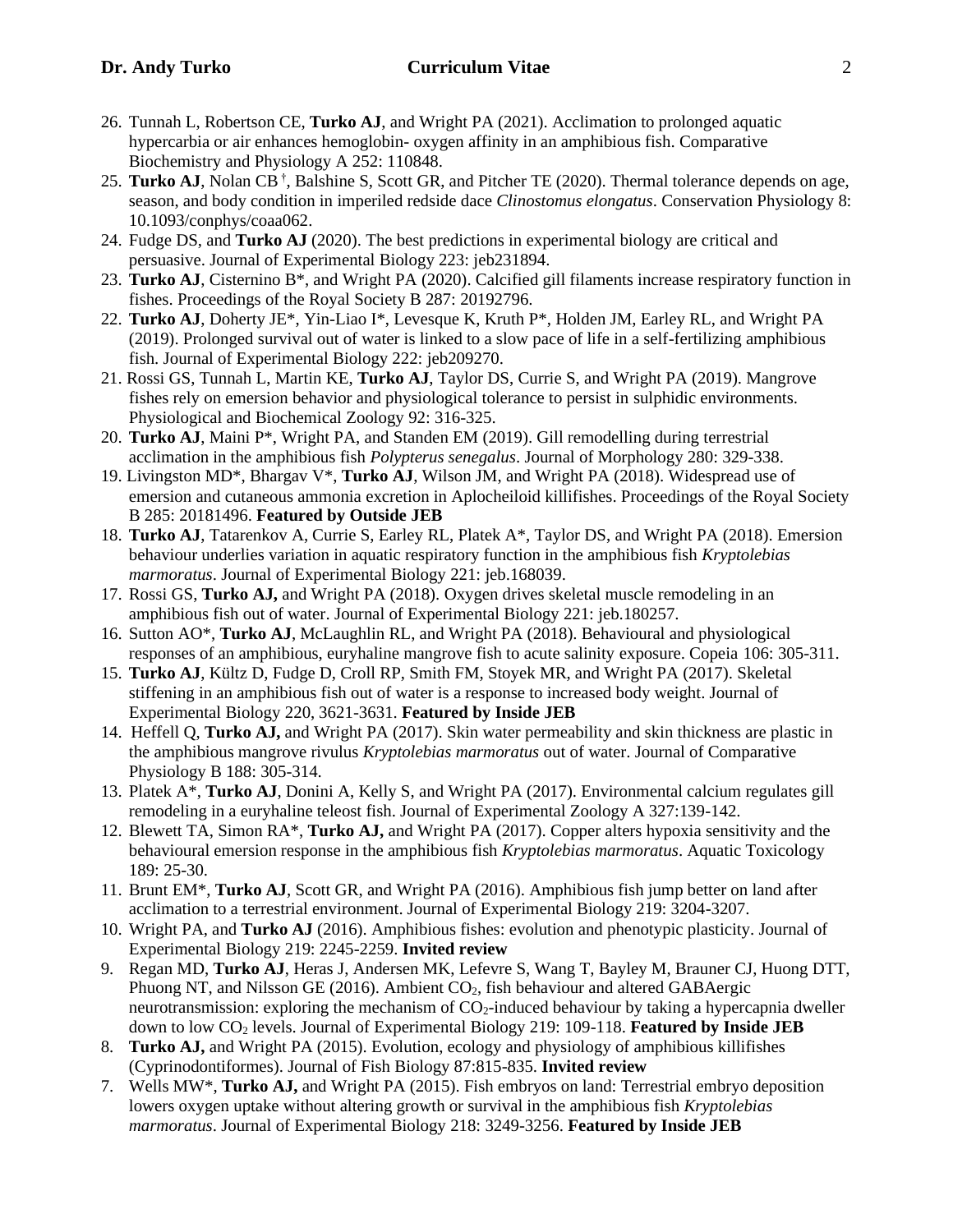- 6. Gibson DJ\*, Sylvester EVA\*, **Turko AJ**, Tattersall GJ, and Wright PA (2015). Out of the frying pan into the air – emersion behaviour and evaporative heat loss in an amphibious mangrove fish (*Kryptolebias marmoratus*). Biology Letters doi: 10.1098/rsbl.2015.0689 **Featured by National Geographic, ScienceNOW, IFL Science, & many others**
- 5. Robertson CE, **Turko AJ**, Jonz MG, and Wright PA (2015). Hypercapnia and low pH induce neuroepithelial cell proliferation and emersion behaviour in the amphibious fish *Kryptolebias marmoratus*. Journal of Experimental Biology 218:2987-2990.
- 4. **Turko AJ**, Robertson CE, Bianchini K, Freeman M\*, and Wright PA (2014). The amphibious fish *Kryptolebias marmoratus* uses different strategies to maintain oxygen delivery during aquatic hypoxia and air exposure. Journal of Experimental Biology 217:3988-3995.
- 3. Johnson AC*\*,* **Turko AJ**, Klaiman JM, Johnston EF, and Gillis TE (2014). Cold acclimation alters the connective tissue content of the zebrafish (*Danio rerio*) heart. Journal of Experimental Biology 217:1868-1875.
- 2. **Turko AJ**, Cooper CA, and Wright PA (2012). Gill remodelling during terrestrial acclimation reduces aquatic respiratory function of the amphibious fish *Kryptolebias marmoratus*. Journal of Experimental Biology 215:3973-3980.
- 1. **Turko AJ**, Earley RL, and Wright PA (2011). Behaviour drives morphology: voluntary emersion patterns shape gill structure in genetically identical mangrove rivulus. Animal Behaviour 82:39-47.

## **Submitted manuscripts**

- Tunnah L, **Turko AJ**, Wright PA (submitted) Skin ionocyte density is shaped by constitutive differences and phenotypic plasticity in amphibious killifishes. Journal of Comparative Physiology B JCPB-D-22- 00037
- Tigert L\*, **Turko AJ**, and Wright PA (2021) Positive feedback promotes terrestrial emergence behaviour in an amphibious fish. bioRxiv DOI: 10.1101/2021.11.29.470419
- Pathak A\*, Qiu J\*, Mehdi H, Balshine S, and **Turko AJ.** (submitted). Should I stay or should I go? Consensus and leadership in group thermal decision-making. Submitted to Animal Behaviour ANBEH-D-21-00588

# **Awards and Recognition**

## **Research Grants and Fellowships**

- 2022 Natural Sciences and Engineering Research Council (NSERC) postdoctoral fellowship. Awarded to study mechanisms of respiratory plasticity. (24 months, \$90,000)
- 2020 E.B. Eastburn Fellowship, McMaster University. Awarded to study habitat choice and physiological performance of endangered fishes. Highly competitive - only one PDF awarded every 2 years, open to applicants from science, engineering, and medicine. (24 months, \$90,000)
- 2018 ReNewZoo postdoctoral fellowship. Awarded to study environmental threats and reintroduction of endangered fishes. Highly competitive - only one PDF awarded in entire NSERC CREATE grant. (18 months, \$67,500)
- 2016 *Jumping killifish: traits that enhance performance out of water*. Journal of Experimental Biology Travelling Fellowship, Company of Biologists (£2500)

## **Scientific Awards**

- 2019 Forster Medal finalist (recognizes academic achievement and leadership) (\$500) CAGS/Proquest-UMI Distinguished Dissertation Award finalist (#1 at University of Guelph) Best Poster Award, McMaster Water Week (\$250)
- 2018 William S. Hoar Award, best student talk, Canadian Society of Zoologists (\$500)
- 2016 Best student presentation ( $3<sup>rd</sup>$  place),  $12<sup>th</sup>$  International Congress on the Biology of Fish (\$300)
- 2015 Department of Integrative Biology Distinguished Student Speaker Award (\$300)

# **Major Scholarships**

2016 Ontario Graduate Scholarship (\$15,000)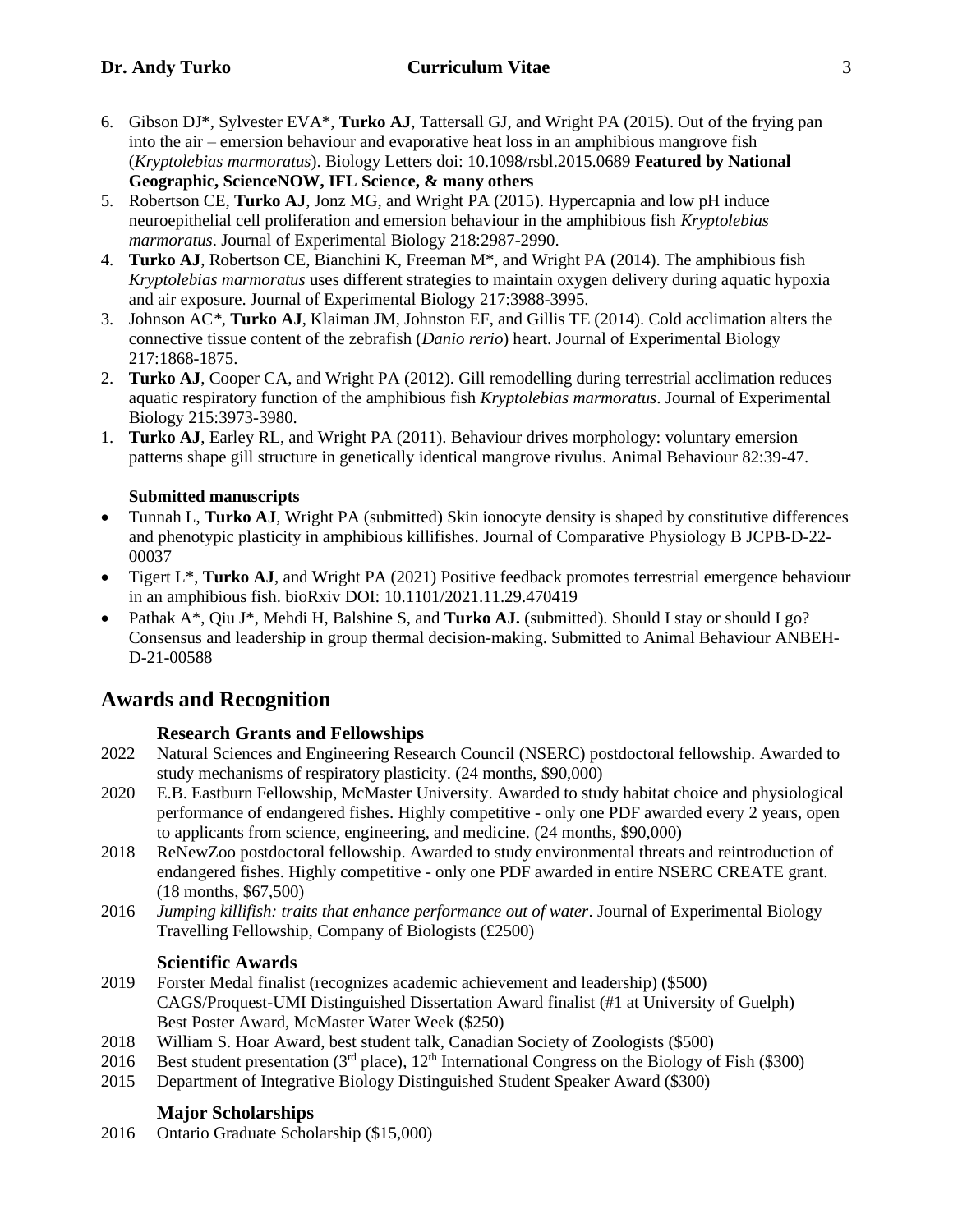- 2013 NSERC Alexander Graham Bell Canada Graduate Scholarship (\$105,000) Department of Integrative Biology PhD Award (\$100,000; declined) Ontario Graduate Scholarship (\$15,000; declined)
- 2010 Ontario Graduate Scholarship (\$15,000)

#### **Scholarly Support**

- 2019 Early Career Award from the Canadian Conference for Fisheries Research (\$250)
- 2016 Society for Experimental Biology/Company of Biologists Travel Grant  $(\text{\pounds}300)$
- 2014 American Physiological Society, graduate course at Can Tho University, Vietnam (\$750)
- 2013 Canadian Society of Zoologists CPB Travel Research Grant (\$500)
- 2004 University of Guelph Undergraduate Entrance Scholarship (\$2000)

# **Teaching and Mentorship**

#### *Philosophy Synopsis*

 My goal as a teacher and mentor is to facilitate experiential learning opportunities that are active, collaborative, and engaging. I believe students learn best by doing, and therefore strive to provide a learning environment that allows students to become deeply engaged with their topic of study. Students are required to actively participate in the learning process, and my role is to both challenge and provide support as needed, encouraging students to ask and answer to their own questions and therefore gain a deep understanding of the topic at hand. I have found this active learning style to work well for a range of situations, from large first-year introductory classes, to smaller, specialized upper-year courses, to one-onone mentorship of senior undergraduates conducting independent research projects. I am also committed to continual improvement of my teaching skills via self-reflection, feedback from students and peers, and engagement with the scholarly literature. In this sense my teaching gives me my own form of the experiential learning opportunities I provide for my students in the classroom, and I endeavour to learn as much from these situations as my students do.

#### **Course Instructor**

| 2022 | Experiential Learning Opportunities, McMaster University (INSPIRE 3EL3)                                                         |
|------|---------------------------------------------------------------------------------------------------------------------------------|
|      | Instructor of record; team-taught with 6 postdocs with diverse research backgrounds                                             |
|      | Students learn about a diversity of research projects throughout the course<br>п                                                |
|      | I taught students how conservation physiology is applied to conserve endangered species                                         |
| 2019 | Investigative Marine Biology Laboratory, Shoals Marine Laboratory (Cornell BIOSM 1500;                                          |
|      | University of New Hampshire MEFB 403)                                                                                           |
|      | <b>Instructor of record</b>                                                                                                     |
|      | Students learn the scientific method by conducting research projects in the field                                               |
| 2018 | Investigative Marine Biology Laboratory, Shoals Marine Laboratory (Cornell BIOSM 1500;<br>University of New Hampshire MEFB 403) |
|      | <b>Instructor of record;</b> co-taught with Douglas Fudge, Chapman University                                                   |
|      | Students learn the scientific method by conducting research projects in the field<br>■                                          |
|      | <b>Invited Guest Lecturer</b>                                                                                                   |
| 2022 | Comparative Vertebrate Anatomy and Physiology (BIO3XL3), McMaster University                                                    |
|      | Animal Physiology in the Anthropocene (BI396Z), Laurier University                                                              |
| 2021 | Topics in Physiology (BIO3ZZ3), McMaster University                                                                             |
|      | Comparative Physiology (BIOL385), Chapman University                                                                            |
|      | Adaptational Physiology (BIO4010), University of Guelph                                                                         |
| 2020 | Adaptations to Extreme Environments (BIOL4318), Carleton University                                                             |
|      | Topics in Physiology (BIO3ZZ3), McMaster University                                                                             |
|      | Special Topics in Animal Behaviour (PSYCH 4R03), McMaster University                                                            |
| 2019 | Environmental Physiology (BIO4X03), McMaster University                                                                         |
|      | Field Biology (BIO333), Redeemer University College                                                                             |
| 2018 | Environmental Physiology (BIO4X03), McMaster University                                                                         |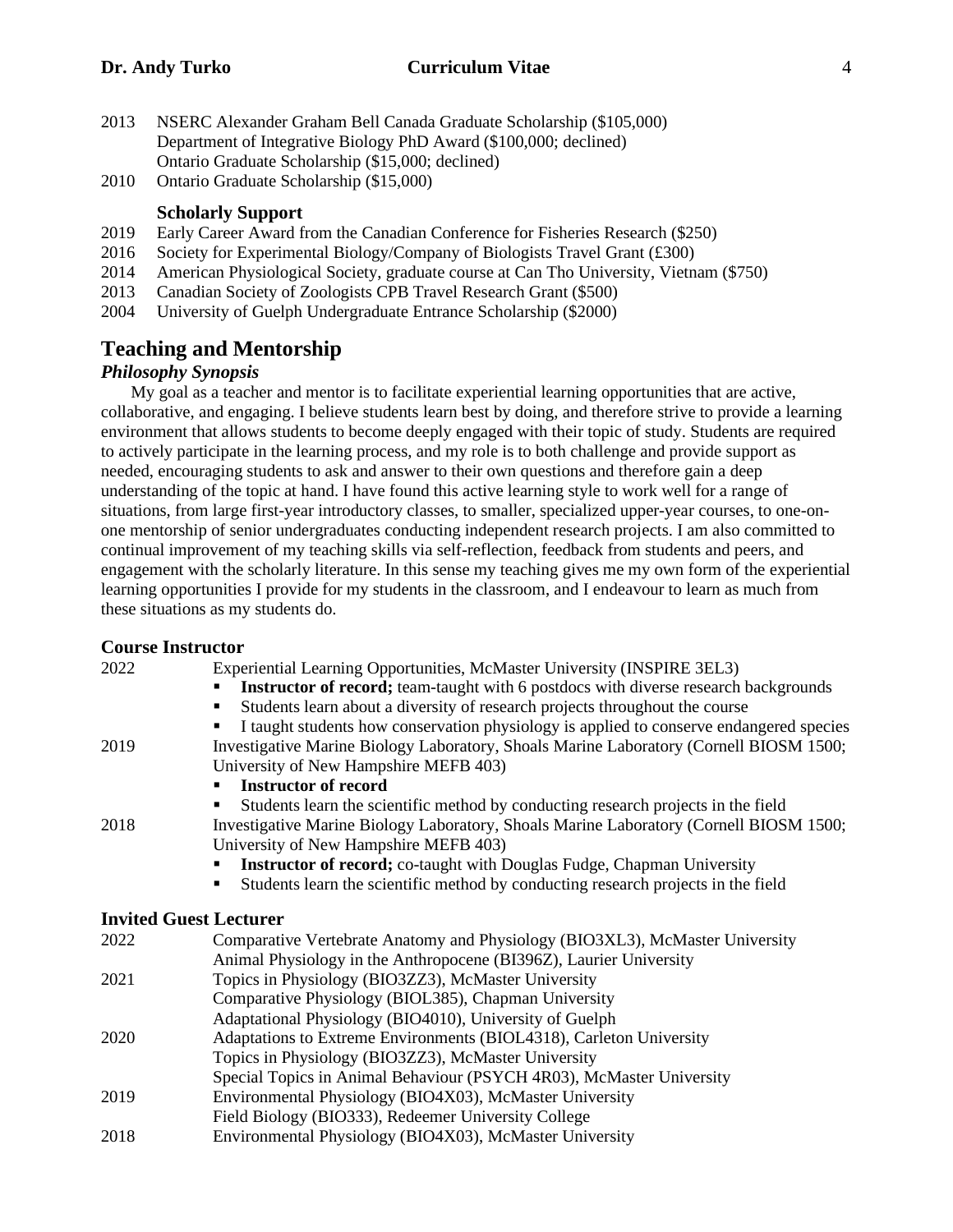| 2017 | Integrative Vertebrate Biology (ZOO4910), University of Guelph |
|------|----------------------------------------------------------------|
| 2016 | Integrative Vertebrate Biology (ZOO4910), University of Guelph |
| 2015 | Integrative Vertebrate Biology (ZOO4910), University of Guelph |
|      | Humans in the Natural World (BIOL1500), University of Guelph   |
|      | Topics in Physiology (BIO3ZZ3), McMaster University            |
| 2013 | Integrative Vertebrate Biology (ZOO4910), University of Guelph |

#### **Graduate Teaching Assistant**

| 2015 | Investigative Marine Biology Laboratory (BIOSM1500/MEFB403), Shoals Marine |
|------|----------------------------------------------------------------------------|
|      | Laboratory                                                                 |

- 2010-2013 Biology of Fishes (ZOO4330), University of Guelph<br>2009-2011 Vertebrate Structure and Function (ZOO2090), Unive
- Vertebrate Structure and Function (ZOO2090), University of Guelph

#### **Mentorship**

| Heather Gahs. Seasonal gill remodelling in the endangered redside dace. BSc honours             |
|-------------------------------------------------------------------------------------------------|
| thesis project. Co-supervised with Graham Scott, McMaster University.                           |
| Susan Procopio. Metabolic constraints or tissue tradeoffs: an intraspecific investigation of    |
| the mechanisms permitting brain size divergence in Pumpkinseed sunfish (Lepomis                 |
| gibbosus). MSc committee member, University of Guelph.                                          |
| Madison Dugdale. Suspended sediment, schooling behaviour, and swimming performance              |
| of redside dace. MSc student, co-supervised with Trevor Pitcher, University of Windsor.         |
| Jessica Qiu. Leadership and habitat selection in schools of redside dace. BSc honours           |
| research project. Co-supervised with Sigal Balshine, McMaster University.                       |
| Andre Morin. Metabolism and social status in an African cichlid. BSc honours research           |
| project. Co-supervised with Sigal Balshine, McMaster University.                                |
| <b>Colleen Dowling.</b> Demography and fecundity of wild redside dace. BSc honours thesis       |
| project. Co-supervised with Sigal Balshine, McMaster University.                                |
| Avani Pathak. The effects of social context on thermal preference of fish. BSc honours          |
| thesis project. Co-supervised with Sigal Balshine, McMaster University.                         |
| Angela Tobia. Thermal plasticity of swimming performance in the endangered redside dace.        |
| BSc honours thesis project. Co-supervised with Graham Scott, McMaster University.               |
| Alyssa Faiczak. Thermal preference of endangered redside dace (Clinostomus elongatus).          |
| BSc honours thesis project. Co-supervised with Sigal Balshine, McMaster University. Thesis      |
| resulted in a manuscript in preparation.                                                        |
| Serena Gaffan. Swimming performance of redside dace (Clinostomus elongatus). BSc                |
| honours thesis project. Co-supervised with Trevor Pitcher, University of Windsor. Thesis        |
| resulted in a manuscript in preparation.                                                        |
| Colby Nolan. Thermal tolerance of wild redside dace (Clinostomus elongatus) and their           |
| sperm. MSc candidate. Co-supervised with Trevor Pitcher, University of Windsor. Research        |
| substantially contributed to a publication (Turko et al. 2020 Cons Physiol 8:                   |
| 10.1093/conphys/coaa062)                                                                        |
| Macaila Wagner. Environmental cues for gill remodelling in an amphibious fish.                  |
| Experiential learning undergraduate internship program. Co-supervised with Patricia Wright,     |
| University of Guelph.                                                                           |
| Liam Tigert. Positive feedback drives terrestriality of an amphibious fish. BSc honours         |
| thesis project. Co-supervised with Patricia Wright, University of Guelph. Thesis resulted in a  |
| manuscript in preparation.                                                                      |
| Priyam Maini. Plasticity of gill morphology and collagen density of <i>Polypterus senegalus</i> |
| after short- and moderate-term terrestrialization. BSc honours thesis project. Co-supervised    |
| with Emily Standen, University of Ottawa. Thesis substantially contributed to a publication     |
| (Turko et al. 2019 J Morph 280: 329-338).                                                       |
|                                                                                                 |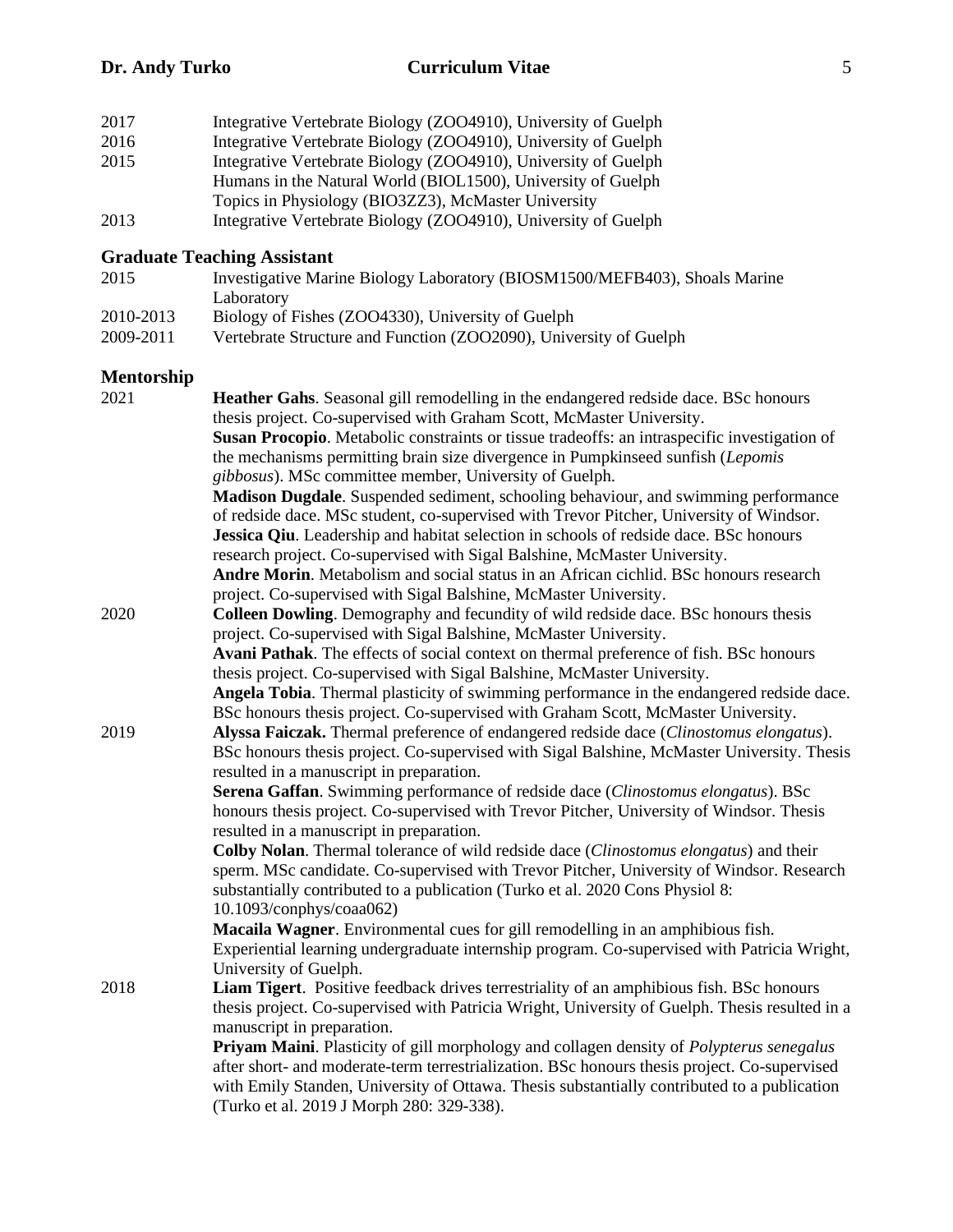|      | Bianca Cisternino. Gill filament calcification of Cyprinodontiform fishes. Undergraduate                                                                                           |
|------|------------------------------------------------------------------------------------------------------------------------------------------------------------------------------------|
|      | volunteer, University of Guelph. Substantial contribution to a publication (Turko et al. 2020)                                                                                     |
|      | Proc R Soc B 287: 20192796).                                                                                                                                                       |
| 2017 | Michael Livingston. Widespread use of cutaneous ammonia excretion in Aplocheiloid                                                                                                  |
|      | killifishes. BSc honours thesis project. Co-supervised with Patricia Wright, University of                                                                                         |
|      | Guelph. Thesis resulted in a publication (Livingston et al. 2018 Proc R Soc B 285:                                                                                                 |
|      | 20181496).                                                                                                                                                                         |
|      | Vikram Bhargav. Emersion behaviour of Aplocheiloid killifishes. BSc honours research                                                                                               |
|      | project. Co-supervised with Patricia Wright, University of Guelph. Research substantially                                                                                          |
|      | contributed to a publication (Livingston et al. 2018 Proc R Soc B 285: 20181496).                                                                                                  |
| 2016 | Robyn Simon. Copper alters hypoxia sensitivity and the behavioural emersion response in                                                                                            |
|      | the amphibious fish <i>Kryptolebias marmoratus</i> . BSc honours research project. Co-supervised                                                                                   |
|      | with Tamzin Blewett, Wilfrid Laurier University, and Patricia Wright, University of Guelph.                                                                                        |
|      | Research substantially contributed to a publication (Blewett et al. 2017 Aquat Toxicol 189:                                                                                        |
|      | $25-30$ ).                                                                                                                                                                         |
| 2015 | Emily Brunt. Amphibious fish jump better on land after acclimation to a terrestrial                                                                                                |
|      | environment. BSc honours thesis project. Co-supervised with Patricia Wright, University of                                                                                         |
|      | Guelph. Thesis resulted in a publication (Brunt et al. 2016 J Exp Biol 219: 3204-3207).                                                                                            |
|      | <b>Dan Gibson</b> . Emersion behaviour and evaporative heat loss in an amphibious fish. BSc                                                                                        |
|      | honours thesis project. Co-supervised with Patricia Wright, University of Guelph. Thesis                                                                                           |
|      | resulted in a publication (Gibson et al. 2015 Biol Lett 11: 20150689)                                                                                                              |
| 2014 | Justine Doherty. Physiological and behavioural traits influencing emersion tolerance in                                                                                            |
|      | mangrove rivulus. BSc honours thesis project. Co-supervised with Patricia Wright,                                                                                                  |
|      | University of Guelph. Thesis substantially contributed to a publication (Turko et al. 2019 J                                                                                       |
|      | Exp Biol 222: jeb209270)                                                                                                                                                           |
|      | Alexis Platek. Effects of environmental calcium on gill remodeling in Kryptolebias                                                                                                 |
|      | marmoratus. BSc honours thesis project. Co-supervised with Patricia Wright, University of                                                                                          |
|      | Guelph. Thesis resulted in a publication (Platek et al. 2017 J Exp Zool A 327: 139-142) and                                                                                        |
|      | substantially contributed to another study (Turko et al. 2018 J Exp Biol jeb.168039.)                                                                                              |
| 2013 | Amy Johnson. Connective tissue remodelling of the zebrafish heart in response to thermal<br>acclimation. BSc honours thesis project. Co-supervised with Todd Gillis, University of |
|      | Guelph. Thesis resulted in a publication (Johnson et al. 2014 J Exp Biol 217: 1868-1875).                                                                                          |
|      | Alex Sutton. Behavioural and physiological responses of an amphibious, euryhaline                                                                                                  |
|      | mangrove fish to acute salinity exposure. BSc honours thesis project. Co-supervised with                                                                                           |
|      | Patricia Wright, University of Guelph. Thesis resulted in a publication (Sutton et al. 2018)                                                                                       |
|      | Copeia 106: 305-311).                                                                                                                                                              |
| 2012 | Michael Wells. Terrestrial embryo deposition and metabolism in the amphibious fish                                                                                                 |
|      | Kryptolebias marmoratus. BSc honours thesis project. Co-supervised with Patricia Wright,                                                                                           |
|      | University of Guelph. Thesis resulted in a publication (Wells et al. 2015 J Exp Biol 218:                                                                                          |
|      | 3249-3256).                                                                                                                                                                        |
|      |                                                                                                                                                                                    |

# **Presentations**

#### **Invited Academic Seminars**

- 2022 *Physiology and behaviour of amphibious fish in extreme environments.* University of Oklahoma, Norman, OK, USA.
- 2021 *Habitat choice promotes and constrains phenotypic plasticity*. Department of Integrative Biology, University of Windsor, Windsor, ON.

*Physiology, behaviour, and conservation of the endangered redside dace*. Laurentian Society of Environmental Toxicology and Chemistry, virtual seminar series.

*Feedback among phenotypically plastic behavioural, physiological, and morphological traits in amphibious fish moving between water and land.* Invited talk for the Society of Experimental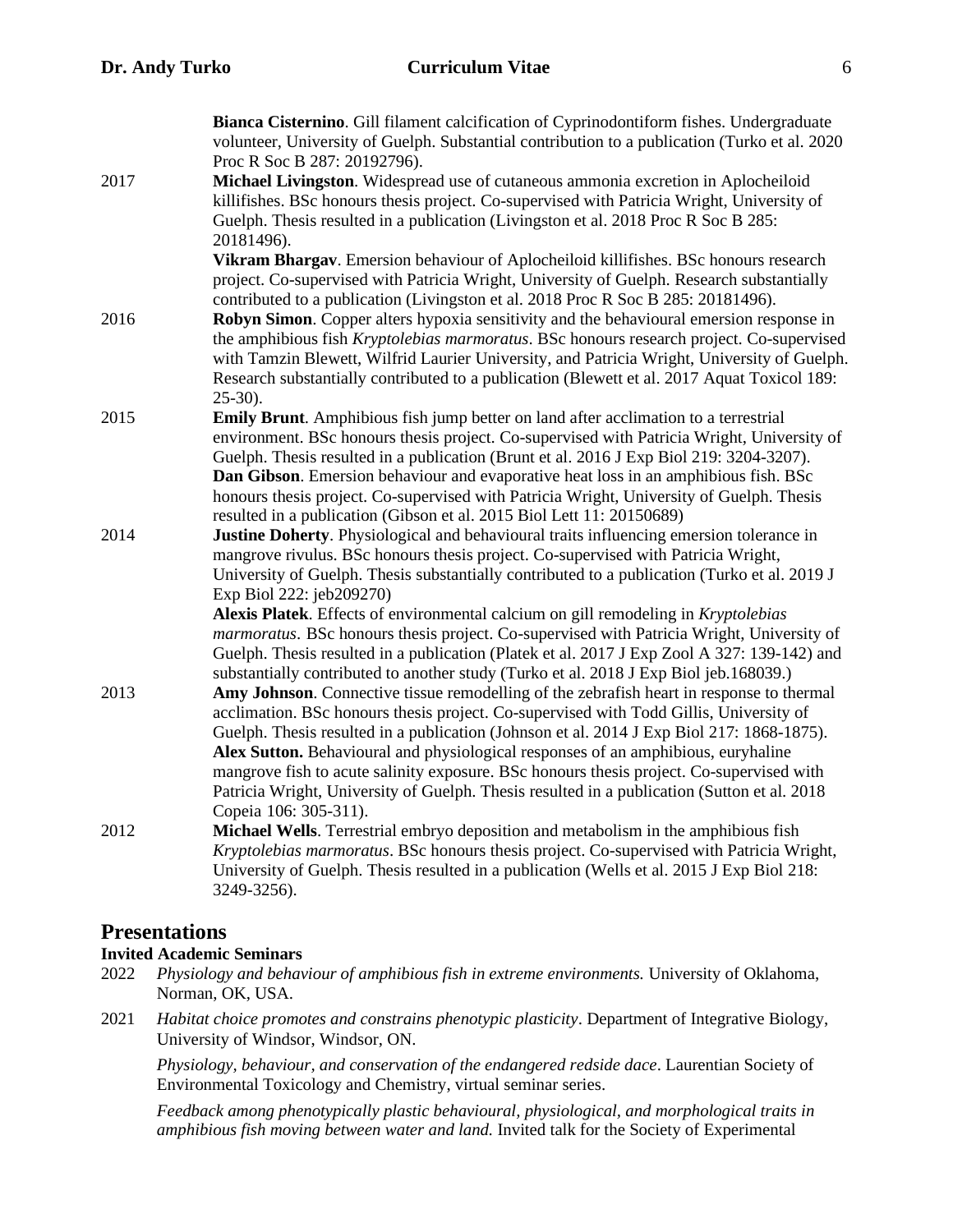Biology special symposium "The physiology behind phenotypic plasticity in rapidly changing environments", part of the annual conference.

2020 *Thermal physiology of redside dace*. Credit Valley Conservation Authority, Mississauga, ON. *Integrating behaviour and physiology to understand how amphibious fish survive in extreme environments.* Department of Biological Sciences, University of Alberta, Edmonton, AB.

*Feedback among phenotypically plastic behavioural, physiological, and morphological traits in amphibious fish moving between water and land.* Invited talk for the Society of Experimental Biology special symposium "The physiology behind phenotypic plasticity in rapidly changing environments", Prague, Czech Republic. *Cancelled due to COVID-19.*

*Integrating habitat preferences and physiological tolerances to conserve the endangered redside dace.* Ecology and Evolutionary Biology seminar series, McMaster University, Hamilton, ON.

- 2019 *Conservation physiology of endangered Canadian stream fishes.* Department of Integrative Biology comparative physiology seminar series, University of Guelph, Guelph, ON.
- 2017 *Fish out of water: Evolution and physiology of amphibious killifishes*. Department of Biology, University of Waterloo, Waterloo ON
- 2015 *Fish out of water: Phylogenetic relationships and physiological consequences of amphibious life histories.* Department of Integrative Biology, University of Guelph, Guelph ON. Recipient of the "Distinguished Student Speaker" award.
- 2015 *Amphibious astronauts: Gill remodelling in response to altered body weight in the mangrove rivulus.* Vox Physiologica seminar series, McMaster University, Hamilton ON.

#### **Conference Presentations -** *mentored trainees are noted with an \* (undergraduate) or † (graduate)*

2022 Gahs HE\*, Scott GR, **Turko AJ**. Differences in wild and lab-acclimated respiratory plasticity of the endangered redside dace (*Clinostomus elongatus*). Talk given as part of the Canadian Society of Zoologists virtual annual meeting, May 9-13, 2022. **Runner up for the Hall Award (best talk in comparative morphology)**

**Turko AJ**, Lau SC, Balshine S, Scott GR. Hypoxia acclimation decreases activity and boldness independent of effects on metabolic rate in the mummichog *Fundulus heteroclitus*. Talk given as part of the Canadian Society of Zoologists virtual annual meeting, May 9-13, 2022.

Gahs HE\*, Scott GR, **Turko AJ**. Age-related differences in seasonal respiratory plasticity of the endangered redside dace. Talk given as part of Rice Lake Comparative Physiology and Biochemistry Workshop, March 4-5, 2022.

2021 **Turko AJ**, Faiczak A\*, Scott GR, and Balshine S. Thermal preference and aerobic performance of the endangered redside dace. Talk given as part of the Ecological and Evolutionary Ethology of Fishes virtual conference, July 12-14, 2021.

**Turko AJ**, Faiczak A\*, Balshine S, and Scott GR. Thermal preference and aerobic performance of the endangered redside dace. Talk given as part of the Canadian Society of Zoologists virtual annual meeting, May 10-21, 2021. **President's award finalist, best postdoc presentation.**

**Turko AJ**, Rossi GS, Blewett TA., Currie S, Taylor DS, Wright PA, and Standen EM. Contextdependent relationships between athletic performance and body composition in the amphibious fish *Kryptolebias marmoratus*. Talk given as part of the Canadian Society of Zoologists virtual annual meeting, May 10-21, 2021.

Pathak A<sup>\*</sup>, **Turko AJ**, and Balshine S. Should I stay or should I go? Consensus and leadership in thermal decision. Talk given as part of the Ontario Ecology, Ethology, and Evolution Colloquium, May 13-14, 2021.

Pathak A<sup>\*</sup>, **Turko AJ**, and Balshine S. Should I stay or should I go? Individual vs. group thermal decision making in redside dace (*Clinostomus elongatus*). Talk given as part of Rice Lake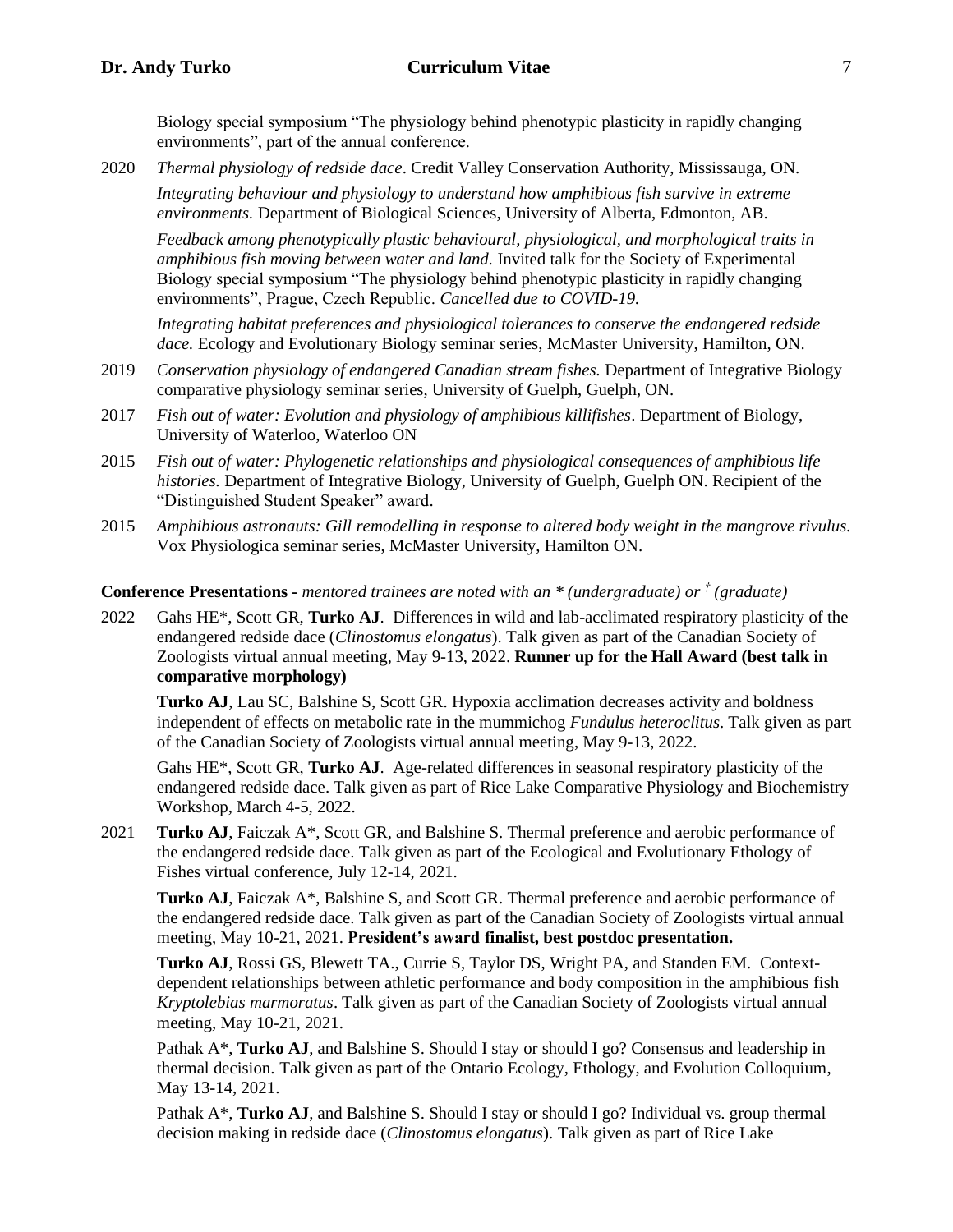Comparative Physiology and Biochemistry Workshop, February 19-20, 2021. **Runner up, best undergraduate presentation.**

Winslow V\*, Mehdi H, **Turko AJ**, and Balshine S. Does thermal tolerance vary between male reproductive tactics in the invasive round goby (*Neogobius melanostomus*)? Talk given as part of Rice Lake Comparative Physiology and Biochemistry Workshop, February 19-20, 2021.

**Turko AJ**, Faiczak A\*, Pitcher TE, Balshine S, and Scott GR. Do fish choose temperatures that optimize performance? Comparing thermal preference and aerobic scope in the endangered redside dace *Clinostomus elongatus*. Poster given as part of Rice Lake Comparative Physiology and Biochemistry Workshop, February 19-20, 2021.

Thorstensen MJ, **Turko AJ**, Pitcher TE, and Jeffries KM. Differential gene expression and exon usage in heat-stressed redside dace. Talk given as part of the Canadian Conference for Fisheries Research, February 15-19, 2021.

- 2020 **Turko AJ**, Faiczak A\*, Pitcher TE, Scott GR, and Balshine S. Thermal preference of endangered redside dace *Clinostomus elongatus* depends on age, acclimation temperature, and individual differences in metabolic rate. Talk submitted as part of the Canadian Society of Zoologists annual meeting, *cancelled due to COVID-19*.
- 2019 Turko AJ, Nolan CB<sup>†</sup>, Balshine S, Scott GR, and Pitcher TE. Thermal tolerance depends on age, condition, and season in endangered redside dace *Clinostomus elongatus*. Talk presented as part of the Canadian Freshwater Species at Risk Network annual symposium, Burlington, ON, November 13-14, 2019.

Turko AJ, Nolan CB<sup>†</sup>, Balshine S, Scott GR, and Pitcher TE. Thermal tolerance depends on age, condition, and season in endangered redside dace *Clinostomus elongatus*. Poster presented as part of McMaster Water Week, Hamilton, ON, October 28-November 1, 2019. **(Best Poster Award, \$250)**

Turko AJ, Nolan CB<sup>†</sup>, Balshine S, Scott GR, and Pitcher TE. Thermal tolerance depends on age, condition, and season in endangered redside dace *Clinostomus elongatus*. Poster presented as part of the Canada's Accredited Zoos and Aquariums annual meeting, Calgary, AB, September 24-27, 2019.

Turko AJ, Nolan CB<sup>†</sup>, Balshine S, Scott GR, and Pitcher TE. Seasonal variation in thermal tolerance and energy allocation of endangered Redside Dace *Clinostomus elongatus* in the wild. Talk presented as part of the Canadian Society of Zoologists annual meeting, Windsor, ON, May 13-17, 2019.

Tunnah L, Robertson CE, **Turko AJ,** and Wright PA. Amphibious fish maintain blood O2 transport during air-exposure despite whole-body CO<sub>2</sub> accumulation. Poster presented as part of the Canadian Society of Zoologists annual meeting, Windsor, ON, May 13-17, 2019.

Standen EM, and **Turko AJ.** The art of unsticking: The biomechanics of terrestrial adhesion in an amphibious fish *Kryptolebias marmoratus*. Talk presented as part of the Society for Integrative and Comparative Biology annual meeting, Tampa, FL, USA, January 3-7, 2019.

**Turko AJ,** and Wright PA. Gill filament calcification: a mechanism to enhance fish respiratory function? Talk presented as part of the Canadian Conference for Fisheries Research, London, ON, January 3-6, 2019.

Turko AJ, Nolan CB<sup>†</sup>, and Picher TE. Thermal tolerance across age, sex, and season in endangered redside dace *Clinostomus elongatus.* Poster presented as part of the Canadian Conference for Fisheries Research, London, ON, January 3-6, 2019.

2018 Turko AJ, Nolan CB<sup>†</sup>, and Pitcher TE. Conservation physiology of endangered redside dace *Clinostomus elongatus* in Ontario. Poster presented as part of the Canadian Accredited Zoos and Aquariums annual meeting, Cambridge, ON, September 11-14, 2018.

Rossi GS, Tunnah L, Martin KE, **Turko AJ**, Taylor DS, Currie S, and Wright PA. Mangrove fishes rely on emersion behaviour and physiological tolerance to persist in sulfidic environments. Poster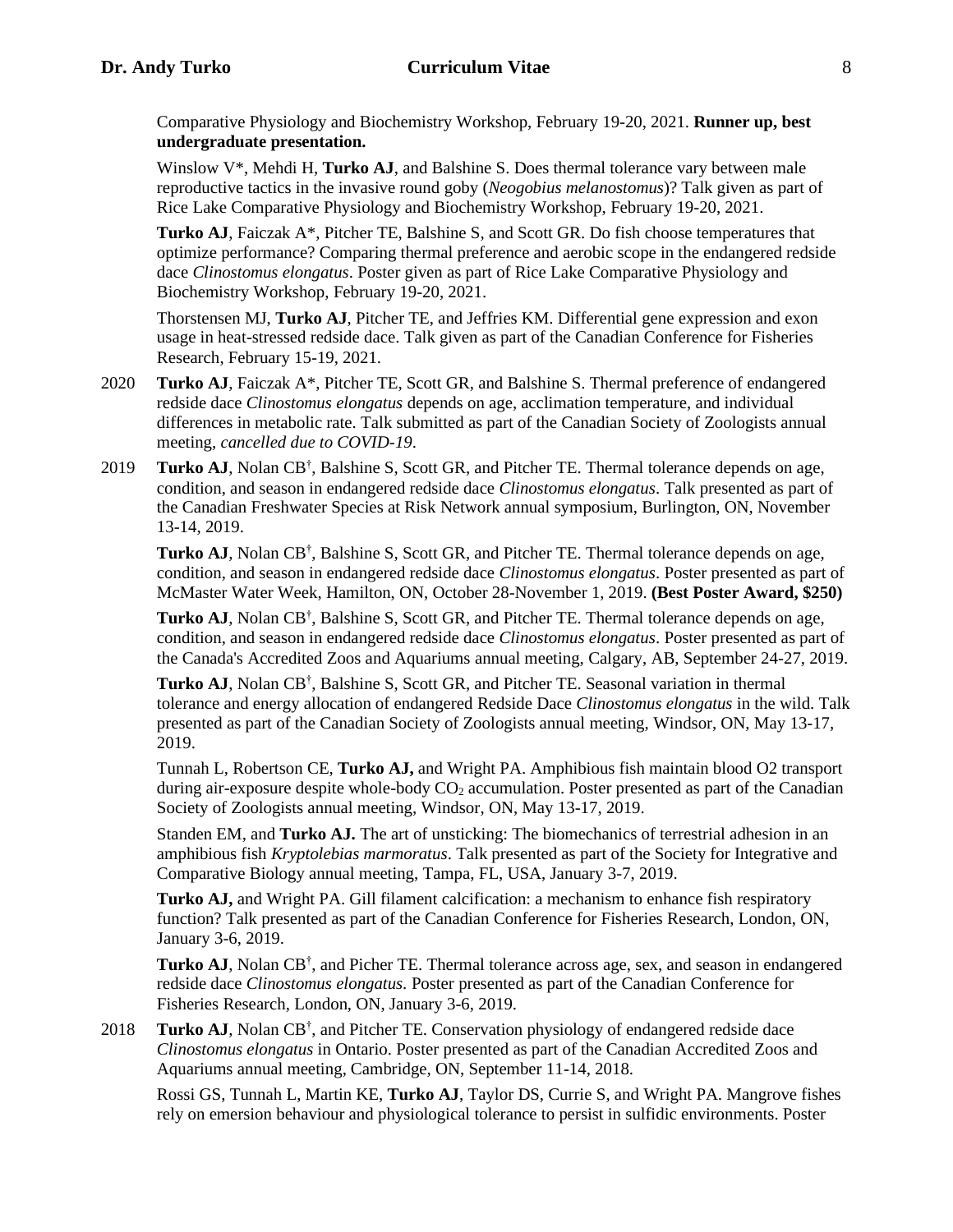presented as part of the Canadian Society for Ecology and Evolution annual meeting, Guelph, ON, July 178-21, 2018.

Wright PA, Tigert  $L^*$ , and **Turko AJ.** Pros and cons of staying put or escaping poor environmental conditions in amphibious fishes. Talk presented as part of the International Congress on the Biology of Fishes, Calgary, AB, July 15-19, 2018.

Raby GD, **Turko AJ**, Mokhdad A, Clark TD, Pitcher TE, and Fisk AT. Allometry of thermal tolerance and metabolic performance in Chinook salmon. Talk presented as part of the Society for Experimental Biology Annual Main Meeting, Florence, Italy, July 3-6, 2018.

**Turko AJ,** and Wright PA. Gill filament calcification: an adaptation for improved respiratory function in hypoxia tolerant fishes? Talk presented as part of the Canadian Society of Zoologists annual meeting, St. John's, NL, May 7-11, 2018. **(W.S. Hoar Award for best student presentation, \$500)**

Rossi GS, **Turko AJ,** and Wright PA. Oxygen drives skeletal muscle remodelling in an amphibious fish out of water. Talk presented as part of the Canadian Society of Zoologists annual meeting, St. John's, NL, May 7-11, 2018.

Standen EM, **Turko AJ**, Currie S, Blewett T, Taylor DS, Rossi GS, and Wright PA. Surface tension, muscle mass and emersion performance in the mangrove rivulus (*Kryptolebias marmoratus*). Talk presented as part of the Canadian Society of Zoologists annual meeting, St. John's, NL, May 7-11, 2018.

2017 Blewett T, Standen E, **Turko AJ**, Currie S, Taylor S, Snihur K, Simon R, Von Gunten K, Alessi D, and Wright PA. Copper alters hypoxia sensitivity, performance and the behavioural emersion response in the amphibious fish *Kryptolebias marmoratus*. Talk presented as part of the Society of Environmental Toxicology and Chemistry North America annual meeting, Minneapolis, MN, USA, Nov 12-16, 2017.

**Turko AJ**, Wright P, Currie S, Blewett T, Taylor DS, Rossi G, and Standen EM. Athletes vs Parents: life history tradeoffs in an amphibious mangrove fish. Talk presented as part of the Canadian Society of Zoologists annual meeting, Winnipeg, MB, May 15-19, 2017.

Wright P, Bhargav V\*, Livingston M\*, and **Turko AJ**. Both behavioural and physiological traits suggest amphibiousness may be ancestral in Aplocheilod killifishes. Talk presented as part of the Canadian Society of Zoologists annual meeting, Winnipeg, MB, May 15-19, 2017.

Currie S, Burnett M, Kane C, Blewett T, Standen E, Taylor DS, **Turko AJ,** and Wright PA. Sensory cues for recognition in a wild, amphibious mangrove fish, *Kryptolebias marmoratus*. Talk presented as part of the Canadian Society of Zoologists annual meeting, Winnipeg, MB, May 15-19, 2017.

**Turko AJ,** and Wright PA. Calcified gill filaments in amphibious fishes: an adaptation for terrestrial life? Talk given as part of the University of Guelph Graduate Student Symposium, Guelph, ON, April 27, 2017.

**Turko AJ,** and Wright PA. Gill filament calcification: an adaptation for terrestrial life in amphibious fishes? Poster given as part of Rice Lake Comparative Physiology and Biochemistry Workshop, Keene, ON, January 27-29, 2017.

2016 **Turko AJ**, Doherty J\*, Anderson C, Earley RL, Kruth P\*, Levesque KD, Yin-Liao I\*, and Wright PA. Survival of the slowest: Can plasticity in metabolism and life history traits explain why some amphibious fish can survive out of water longer than others? Talk presented as part of the  $12<sup>th</sup>$ International Congress on the Biology of Fish, San Marcos, TX, USA, June 12-16, 2016. (**2 nd runner up, best student presentation, \$300)**

**Turko AJ**, Currie S, Earley RL, Platek A\*, Tatarenkov A, Taylor DS, and Wright PA. Behaviour not genetics explains differences in hypoxia tolerance in the selfing fish *Kryptolebias marmoratus* in the wild. Talk presented as part of the Canadian Society of Zoologists annual meeting, London, ON, May 9-13, 2016.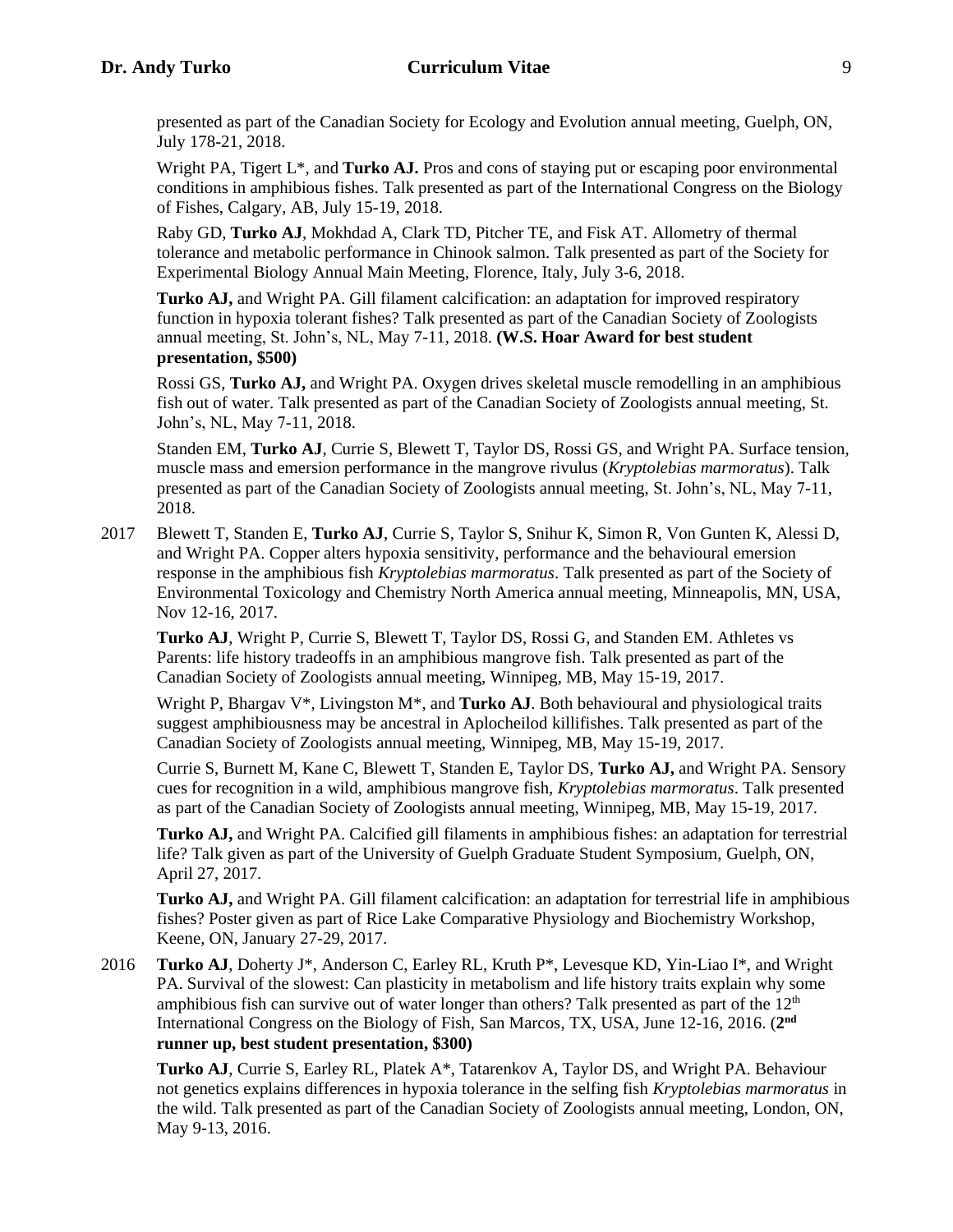**Turko AJ**, Levesque KD, Blanchard TS, Leinonen A, and Wright PA. A low-cost, modular, and highly configurable 3D printed system for building metabolic rate chambers for air or water. Poster presented as part of the Canadian Society of Zoologists annual meeting, London, ON, May 9-13, 2016.

Blanchard TS, **Turko AJ**, and Wright PA. A new twist to an old method- Measuring the critical oxygen tension (Pcrit) in air. Poster presented as part of the Canadian Society of Zoologists annual meeting, London, ON, May 9-13, 2016.

**Turko AJ**, Tatarenkov A, Currie S, Earley R, Taylor DS, Platek A\*, and Wright PA. Causes of intraspecific variation in the hypoxia tolerance of wild mangrove rivulus, *Kryptolebias marmoratus*. Talk given as part of Rice Lake Comparative Physiology and Biochemistry Workshop, Keene, ON, January 29-31, 2016.

Brunt E\*, **Turko AJ**, Scott GR, and Wright PA. Amphibious fish jump better on land when acclimated to a terrestrial environment." Talk given as part of Rice Lake Comparative Physiology and Biochemistry Workshop, Keene, ON, January 29-31, 2016.

2015 **Turko AJ**, Croll R, Fudge DS, Kültz D, Smith F, Stoyek M, and Wright PA. Aquatic-terrestrial transitions in amphibious fishes mimic astronauts returning to earth. Talk presented as part of the Canadian Society of Zoologists annual meeting, Calgary, AB, May 25-29, 2015.

**Turko AJ**, Currie S, Earley R, Taylor DS, and Wright PA. Trade-offs between metabolic rate, habitat, and contest performance in wild mangrove rivulus, *Kryptolebias marmoratus.* Talk and poster given as part of Rice Lake Comparative Physiology and Biochemistry Workshop, Keene, ON, January 30-February 1, 2015.

Brunt E\*, **Turko AJ**, and Wright PA. Piscine track and field- skeletal muscle remodeling in an amphibious fish. Poster given as part of Rice Lake Comparative Physiology and Biochemistry Workshop, Keene, ON, January 30-February 1, 2015.

2014 **Turko AJ**, Croll R, Fudge DS, Kültz D, Smith F, Stoyek M, and Wright PA Amphibious astronauts: Gill remodelling in response to altered body weight in the mangrove rivulus. Talk given as part of International Congress on the Biology of Fish, Edinburgh, UK, August 3-7, 2014.

Robertson C, **Turko AJ**, Jonz M, and Wright PA. CO<sub>2</sub> accumulation during air exposure reduces mangrove rivulus hemoglobin-O<sup>2</sup> binding affinity via expression of embryonic-like hemoglobin isoforms. Talk presented as part of the Canadian Society of Zoologists annual meeting, Montreal, QC, May 25-29, 2014.

Gibson D\*, Sylvester E\*, **Turko AJ**, Tattersall G, and Wright PA. Out of the frying pan into the air emersion behaviour and evaporative heat loss in an amphibious mangrove fish (*Kryptolebias marmoratus*). Talk presented as part of the Canadian Society of Zoologists annual meeting, Montreal, QC, May 25-29, 2014.

**Turko AJ**, Croll R, Fudge DS, Kültz D, Smith F, Stoyek M, and Wright PA. Amphibious astronauts: tissue remodelling in response to altered body weight in the mangrove rivulus. Poster given as part of Rice Lake Comparative Physiology and Biochemistry Workshop, Keene, ON, January 31-February 2, 2014.

Doherty J\*, **Turko AJ**, and Wright PA. Physiological and behavioural traits influencing emersion tolerance in the mangrove rivulus. Talk given as part of Rice Lake Comparative Physiology and Biochemistry Workshop, Keene, ON, January 31-February 2, 2014.

Platek A\*, **Turko AJ,** and Wright PA. Effects of environmental calcium on gill remodeling in *Kryptolebias marmoratus*. Poster given as part of Rice Lake Comparative Physiology and Biochemistry Workshop, Keene, ON, January 31-February 2, 2014.

2013 **Turko AJ**, Robertson C, Bianchini K, Freeman M\*, and Wright PA. The amphibious fish *Kryptolebias marmoratus* uses alternate strategies to maintain oxygen delivery during hypoxia and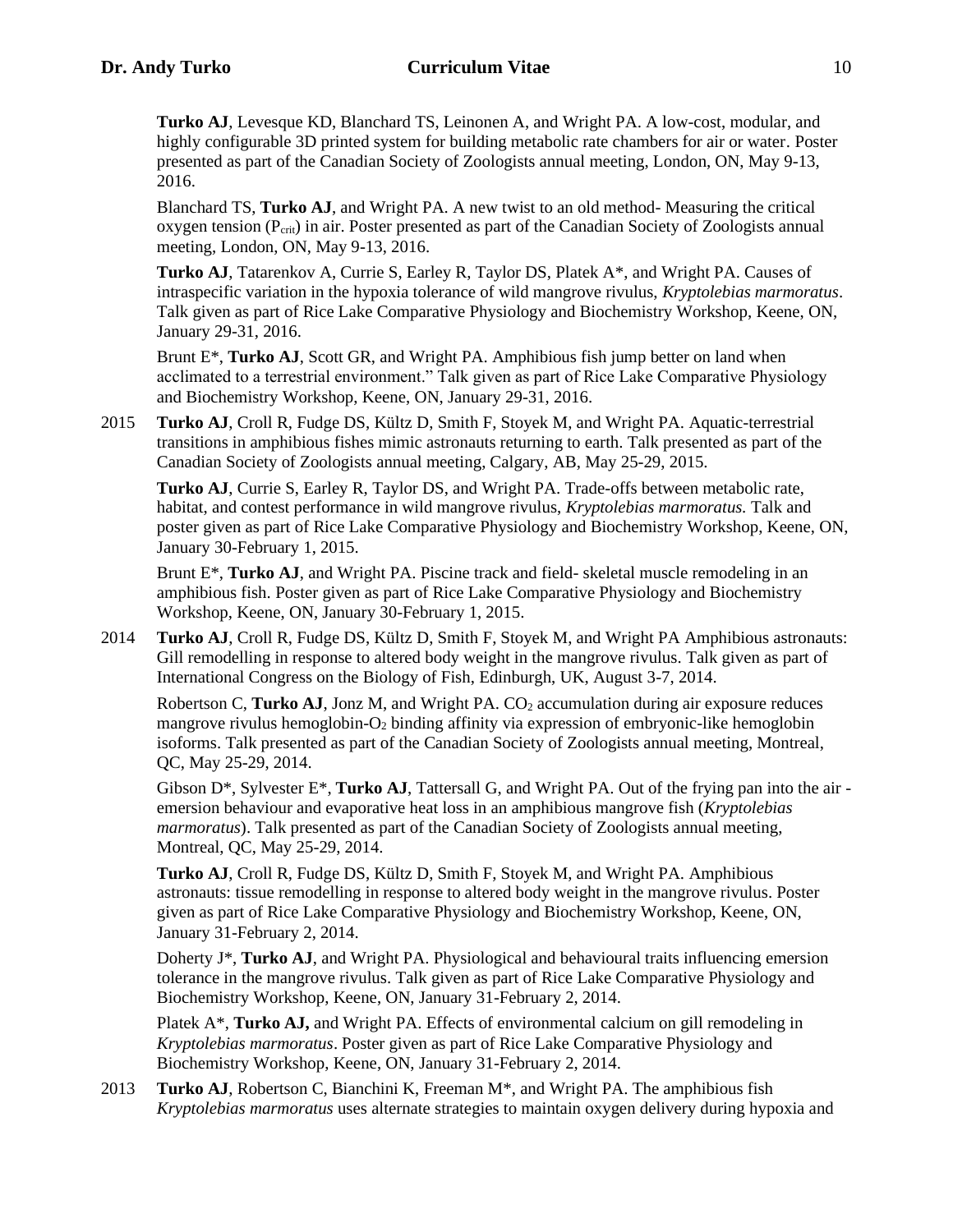air exposure. Talk presented as part of the Canadian Society of Zoologists annual meeting, Guelph, ON, May 13-17, 2013.

Hull M\*, Robertson C, **Turko AJ**, and Wright PA. To leap or not to leap? Emersion behaviour in response to acute salinity change in the amphibious mangrove rivulus *Kryptolebias marmoratus*. Poster given as part of the Canadian Society of Zoologists annual meeting, Guelph, ON, May 13-17, 2013.

**Turko AJ**, Robertson C, Bianchini K, and Wright PA. The amphibious fish *Kryptolebias marmoratus* uses alternate strategies to maintain oxygen delivery during hypoxia and air exposure. Talk presented as part of the University of Guelph Graduate Student Symposium, Guelph, ON, April 25, 2013.

**Turko AJ**, Haddad O, Kultz D, and Wright PA. Changes in gill structure and blood flow during air exposure in the amphibious fish *Kryptolebias marmoratus*. Poster given as part of Rice Lake Comparative Physiology and Biochemistry Workshop, Keene, ON, February 1-3, 2013.

Wells M, **Turko AJ**, and Wright PA. How to avoid eating your kids: mangrove rivulus can discriminate between kin and non-kin. Talk given as part of Rice Lake Comparative Physiology and Biochemistry Workshop, Keene, ON, February 1-3, 2013.

Sutton A\*, **Turko AJ**, and Wright PA. Behavioural changes with osmotic shock in a euryhaline mangrove fish. Talk given as part of Rice Lake Comparative Physiology and Biochemistry Workshop, Keene, ON, February 1-3, 2013.

2012 Wright PA, Kültz D, and **Turko AJ.** Reversible gill plasticity – A response to extreme environments. Talk presented as part of the International Congress on the Biology of Fish, Madison, WI, USA, July 15-19, 2012.

**Turko AJ,** and Wright PA. Structural changes to the gills of the amphibious mangrove rivulus during air exposure. Talk presented as part of the University of Guelph Graduate Student Symposium, Guelph, ON, April 30, 2012.

**Turko AJ**, Cooper CA, and Wright PA. Gill remodelling reduces the aquatic respiratory function of *Kryptolebias marmoratus*. Talk presented as part of the Society for Integrative and Comparative Biology annual meeting, Charleston, SC, USA, Jan 3-7, 2012.

Wells M<sup>\*</sup>, **Turko AJ**, and Wright PA. Terrestrial embryonic development in the mangrove rivulus. Poster presented as part of the Society for Integrative and Comparative Biology annual meeting, Charleston, SC, USA, Jan 3-7, 2012.

2011 **Turko AJ**, Cooper CA, and Wright PA. Does gill plasticity affect the respiratory function of mangrove rivulus? Talk presented as part of the Canadian Society of Zoologists annual meeting, Ottawa, ON, May 16-20, 2011.

**Turko AJ**, Cooper CA, and Wright PA. Ventilatory responses of the mangrove killifish to acute hypoxia. Talk presented as part of the University of Guelph Graduate Student Symposium, Guelph, ON, April 26, 2011.

**Turko AJ**, Cooper CA, and Wright PA. Ventilatory response of the mangrove rivulus to acute hypoxia. Talk given as part of Rice Lake Comparative Physiology and Biochemistry Workshop, Keene, ON, February 4-6, 2011.

Wells M<sup>\*</sup>, **Turko AJ**, and Wright PA. The impact of environmental extremes on early development in mangrove rivulus. Talk given as part of Rice Lake Comparative Physiology and Biochemistry Workshop, Keene, ON, February 4-6, 2011.

Dickson L, Cooper C, **Turko AJ**, and Wright PA. Impact of gill remodeling on branchial vs cutaneous ammonia excretion. Poster given as part of Rice Lake Comparative Physiology and Biochemistry Workshop, Keene, ON, February 4-6, 2011.

2010 **Turko AJ**, and Wright PA. What causes mangrove killifish to emerse? Talk given as part of Rice Lake Comparative Physiology and Biochemistry Workshop, Keene, ON, February 5-7, 2010.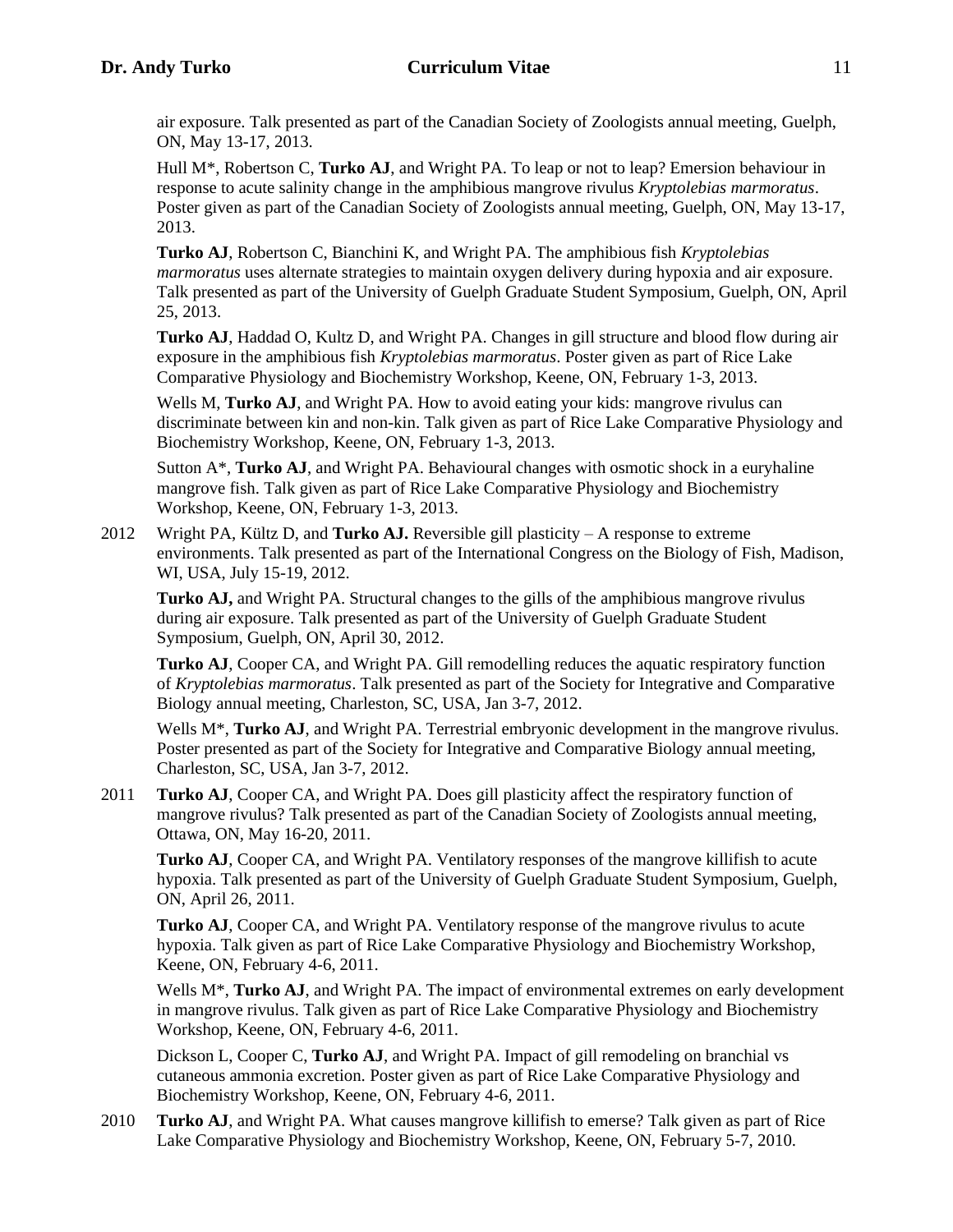2008 **Turko AJ**, and Wright PA. Mangrove killifish exhibit distinct personalities and gill characteristics. Poster presented as part of the Ecological and Evolutionary Ethology of Fishes biennial conference, Boston, Mass., USA, June 29-July 3, 2008.

**Turko AJ**, and Wright PA. Mangrove killifish (*Kryptolebias marmoratus*) individuals exhibit distinct emersion patterns and associated morphological characters. Presentation given as part of Ontario Biology Day, Guelph, ON, March 29-30, 2008.

# **Science Communication and Public Outreach**

- 2019-2020 Contributor to Outside JEB, a featured section of the Journal of Experimental Biology (JEB) where I wrote lay summaries of exciting primary research papers
- 2018-2019 Contributor to preLights, a platform where I wrote short highlights of the best preprints in biology. Supported by the Company of Biologists.

# **Non-Academic Publications**

- **Turko AJ.** (2020). A mucous house built for feeding. *Outside JEB.* J. Exp. Biol. 223: jeb214544.
- **Turko AJ.** (2020). A radical cost to thermal flexibility. *Outside JEB.* J. Exp. Biol.223: jeb.214387.
- **Turko AJ.** (2020). Bright-eyed fish light up their predators. *Outside JEB.* J. Exp. Biol. 223: jeb.214247.
- **Turko AJ.** (2020). Electric fish turn down the power. *Outside JEB.* J. Exp. Biol. 223: jeb.211375.
- **Turko AJ.** (2019). Fungused frogs fail to fix fast fluid flux. *Outside JEB.* J. Exp. Biol. 222: jeb193086.
- **Turko AJ.** (2019). Deep breathing in tired trout. *Outside JEB.* J. Exp. Biol. 222: jeb192906.
- **Turko AJ.** (2019). Bigger brains in trickier habitats. *Outside JEB.* J. Exp. Biol.222: jeb192591.
- **Turko AJ.** (2013). Guppies reproduce from beyond the grave. *Outside JEB.* J. Exp. Biol. 216: iv.
- **Turko AJ.** (2010). What's so special about the mangrove killifish? Practical Fishkeeping Magazine.

# **Public Outreach Seminars**

- 2022 *Protecting the endangered animals in our own backyards*. Lecture presented to the McMaster Alumni Association. January 20, 2022.
- 2021 *Amphibious killifishes: why and how do fish leave water?* Lecture presented to the Long Island Killifish Association, a group of aquarium hobbyists. December 10, 2021.
- 2020 *Conservation and captive breeding of endangered native fishes.* Lecture presented to the St. Catherines & Area Aquarium Society, a group of aquarium fish hobbyists. December 7, 2020. *Redside dace: The most spectacular fish you've never heard of!* Lecture presented to the Kitchener and Waterloo Aquarium Society, a group of aquarium fish hobbyists. February 4, 2020.
- 2019 *Doom, gloom, and a bit of hope: Conservation and captive breeding of endangered Canadian freshwater fishes*. Keynote lecture to be given as part of the Canadian Association of Aquarium Clubs (CAOAC) annual meeting, Burlington, ON. May 18, 2019.
- 2018 *From the tropics to Toronto: Understanding the adaptations of some extreme fishes and what we can do to conserve them in the wild.* Lecture presented to the Peel Region Aquarium Club, a group of aquarium fish hobbyists. November 21, 2018.
- 2017 *So you want to start an aquarium? Aqualab experts Mike Davies and Andy Turko show you how.* University of Guelph undergraduate mentoring seminar. Presented with M. Davies, February 3, 2017.
- 2016 *Fish out of water: The amphibious killifishes.* Lecture presented to the Hamilton and District Aquarium Society, a group of aquarium fish hobbyists. February 2, 2016.

*Ugly brown fish with superpowers.* Lecture presented to the Kitchener and Waterloo Aquarium Society, a group of aquarium fish hobbyists. February 2, 2016.

2015 *The mangrove rivulus and other amphibious killifishes.* Lecture presented to the Peel Region Aquarium Club, a group of aquarium fish hobbyists. February 18, 2015.